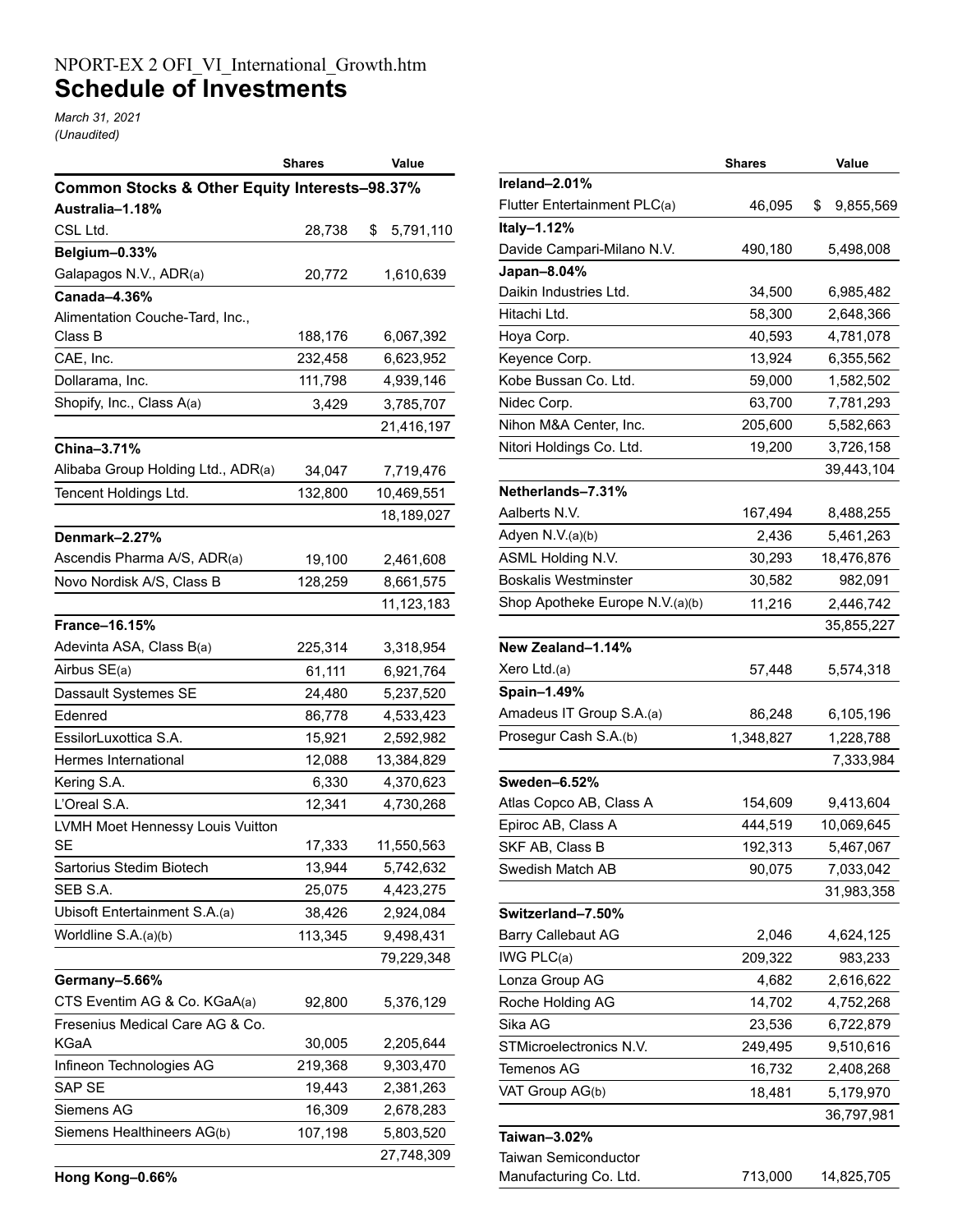| WH Group Ltd.            | 4.019.000 | 3,263,424  |
|--------------------------|-----------|------------|
| India $-2.65%$           |           |            |
| Dr Lal PathLabs Ltd.(b)  | 66.830    | 2,477,268  |
| Reliance Industries Ltd. | 382.841   | 10,522,755 |
|                          |           | 13,000,023 |

| United Kingdom-15.64%   |           |           |
|-------------------------|-----------|-----------|
| Blue Prism Group PLC(a) | 79,118    | 1,385,116 |
| boohoo Group PLC(a)     | 1,567,074 | 7.344.645 |
| <b>Britvic PLC</b>      | 417,968   | 4.825.443 |
| Compass Group PLC(a)    | 331,157   | 6,674,908 |

See accompanying notes which are an integral part of this schedule.

**Invesco Oppenheimer V.I. International Growth Fund**

|                                    | <b>Shares</b> | Value           |
|------------------------------------|---------------|-----------------|
| <b>United Kingdom-(continued)</b>  |               |                 |
| Electrocomponents PLC              | 181,208       | \$<br>2,481,275 |
| Entain PLC(a)                      | 372,012       | 7,788,041       |
| Legal & General Group PLC          | 1,140,021     | 4,379,818       |
| London Stock Exchange Group        |               |                 |
| PLC                                | 68,596        | 6,564,988       |
| Melrose Industries PLC(a)          | 3,752,226     | 8,636,119       |
| Next $PLC(a)$                      | 94,168        | 10,210,870      |
| Ocado Group PLC(a)                 | 217,040       | 6,089,946       |
| Rightmove PLC                      | 594,538       | 4,772,651       |
| Trainline PLC(a)(b)                | 879,354       | 5,564,856       |
|                                    |               | 76,718,676      |
| United States-7.61%                |               |                 |
| Atlassian Corp. PLC, Class A(a)    | 17,853        | 3,762,698       |
| EPAM Systems, Inc.(a)              | 21,015        | 8,336,440       |
| Ferguson PLC                       | 42,466        | 5,075,533       |
| James Hardie Industries PLC, CDI   | 270,720       | 8,227,481       |
| Medtronic PLC                      | 34,164        | 4,035,793       |
| ResMed, Inc.                       | 40,824        | 7,920,673       |
|                                    |               | 37,358,618      |
| Total Common Stocks & Other Equity |               |                 |
| Interests (Cost \$260,411,278)     |               | 482,615,808     |

|                                  | <b>Shares</b> |           | Value         |
|----------------------------------|---------------|-----------|---------------|
| <b>Preferred Stocks-0.00%</b>    |               |           |               |
| India $-0.00\%$                  |               |           |               |
| Zee Entertainment Enterprises    |               |           |               |
| Ltd., 6.00%, Pfd.                |               |           |               |
| (Cost \$0)                       | 599,541       | \$        | 15,580        |
| Money Market Funds-0.80%         |               |           |               |
| Invesco Government & Agency      |               |           |               |
| Portfolio, Institutional Class,  |               |           |               |
| $0.03\%$ (c)(d)                  | 1,372,628     | 1,372,628 |               |
| Invesco Liquid Assets Portfolio, |               |           |               |
| Institutional Class, 0.01%(c)(d) | 979,748       |           | 980,140       |
| Invesco Treasury Portfolio,      |               |           |               |
| Institutional Class, 0.01%(c)(d) | 1,568,718     |           | 1,568,718     |
| Total Money Market Funds (Cost   |               |           |               |
| \$3,921,405)                     |               |           | 3,921,486     |
| TOTAL INVESTMENTS IN SECURITIES- |               |           |               |
| 99.17% (Cost \$264,332,683)      |               |           | 486,552,874   |
| OTHER ASSETS LESS LIABILITIES-   |               |           |               |
| 0.83%                            |               |           | 4,078,286     |
| <b>NET ASSETS-100.00%</b>        |               |           | \$490,631,160 |

Investment Abbreviations:

ADR – American Depositary Receipt

CDI – CREST Depository Interest

Pfd. – Preferred

Notes to Schedule of Investments:

(a) Non-income producing security.

(b) Security purchased or received in a transaction exempt from registration under the Securities Act of 1933, as amended (the "1933 Act"). The security may be resold pursuant to an exemption from registration under the 1933 Act, typically to qualified institutional buyers. The aggregate value of these securities at March 31, 2021 was \$37,660,838, which represented 7.68% of the Fund's Net Assets.

(c) Affiliated issuer. The issuer and/or the Fund is a wholly-owned subsidiary of Invesco Ltd., or is affiliated by having an investment adviser that is under common control of Invesco Ltd. The table below shows the Fund's transactions in, and earnings from, its investments in affiliates for the three months ended March 31, 2021.

| Value    |           |                 | Change in    |          | Value     |                 |
|----------|-----------|-----------------|--------------|----------|-----------|-----------------|
| December | Purchases | <b>Proceeds</b> | Unrealized   | Realized | March 31. | <b>Dividend</b> |
| 31.2020  | at Cost   | from Sales      | Appreciation | Gain     | 2021      | <b>Income</b>   |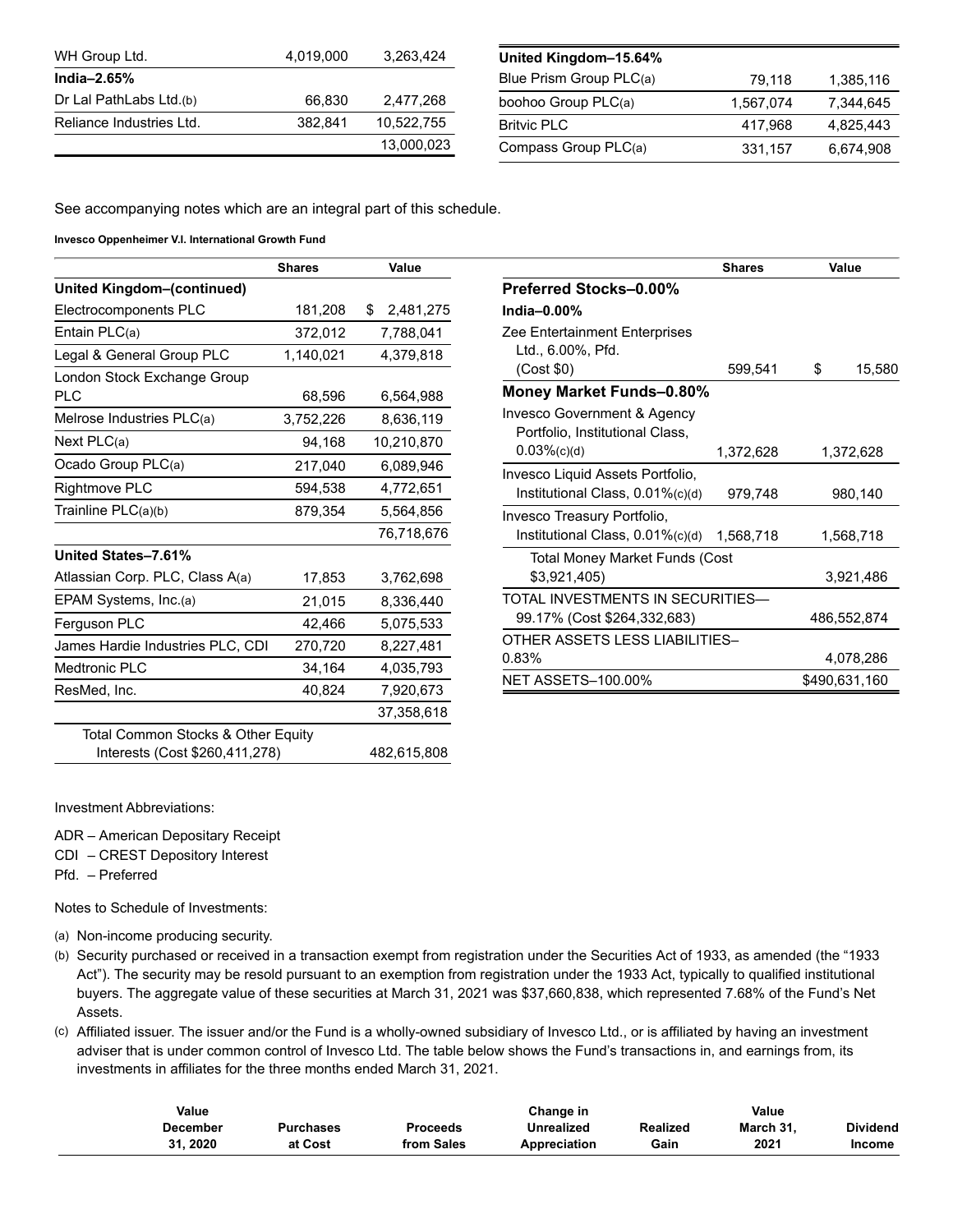| Investments in<br><b>Affiliated</b><br><b>Money Market</b><br>Funds: |             |              |                  |                                |     |             |       |
|----------------------------------------------------------------------|-------------|--------------|------------------|--------------------------------|-----|-------------|-------|
| Invesco                                                              |             |              |                  |                                |     |             |       |
| Government                                                           |             |              |                  |                                |     |             |       |
| & Agency                                                             |             |              |                  |                                |     |             |       |
| Portfolio,<br>Institutional                                          |             |              |                  |                                |     |             |       |
| Class                                                                | \$3,150,830 | \$8,386,841  | \$(10, 165, 043) | \$<br>$\overline{\phantom{a}}$ | \$- | \$1,372,628 | \$202 |
| Invesco Liquid                                                       |             |              |                  |                                |     |             |       |
| Assets                                                               |             |              |                  |                                |     |             |       |
| Portfolio,                                                           |             |              |                  |                                |     |             |       |
| Institutional                                                        |             |              |                  |                                |     |             |       |
| Class                                                                | 2,250,059   | 5,990,601    | (7,260,745)      | 225                            |     | 980,140     | 165   |
| Invesco                                                              |             |              |                  |                                |     |             |       |
| Treasury                                                             |             |              |                  |                                |     |             |       |
| Portfolio,                                                           |             |              |                  |                                |     |             |       |
| Institutional                                                        |             |              |                  |                                |     |             |       |
| Class                                                                | 3,600,948   | 9,584,962    | (11, 617, 192)   | -                              |     | 1,568,718   | 78    |
| Total                                                                | \$9,001,837 | \$23,962,404 | \$(29,042,980)   | \$225                          | \$- | \$3,921,486 | \$445 |

(d) The rate shown is the 7-day SEC standardized yield as of March 31, 2021.

The valuation policy and a listing of other significant accounting policies are available in the most recent shareholder report.

**See accompanying notes which are an integral part of this schedule.**

**Invesco Oppenheimer V.I. International Growth Fund**

## **Notes to Quarterly Schedule of Portfolio Holdings**

*March 31, 2021 (Unaudited)*

## **NOTE 1—Additional Valuation Information**

Generally Accepted Accounting Principles ("GAAP") defines fair value as the price that would be received to sell an asset or paid to transfer a liability in an orderly transaction between market participants at the measurement date, under current market conditions. GAAP establishes a hierarchy that prioritizes the inputs to valuation methods, giving the highest priority to readily available unadjusted quoted prices in an active market for identical assets (Level 1) and the lowest priority to significant unobservable inputs (Level 3), generally when market prices are not readily available or are unreliable. Based on the valuation inputs, the securities or other investments are tiered into one of three levels. Changes in valuation methods may result in transfers in or out of an investment's assigned level:

Level 1 – Prices are determined using quoted prices in an active market for identical assets.

Level 2 – Prices are determined using other significant observable inputs. Observable inputs are inputs that other market participants may use in pricing a security. These may include quoted prices for similar securities, interest rates, prepayment speeds, credit risk, yield curves, loss severities, default rates, discount rates, volatilities and others.